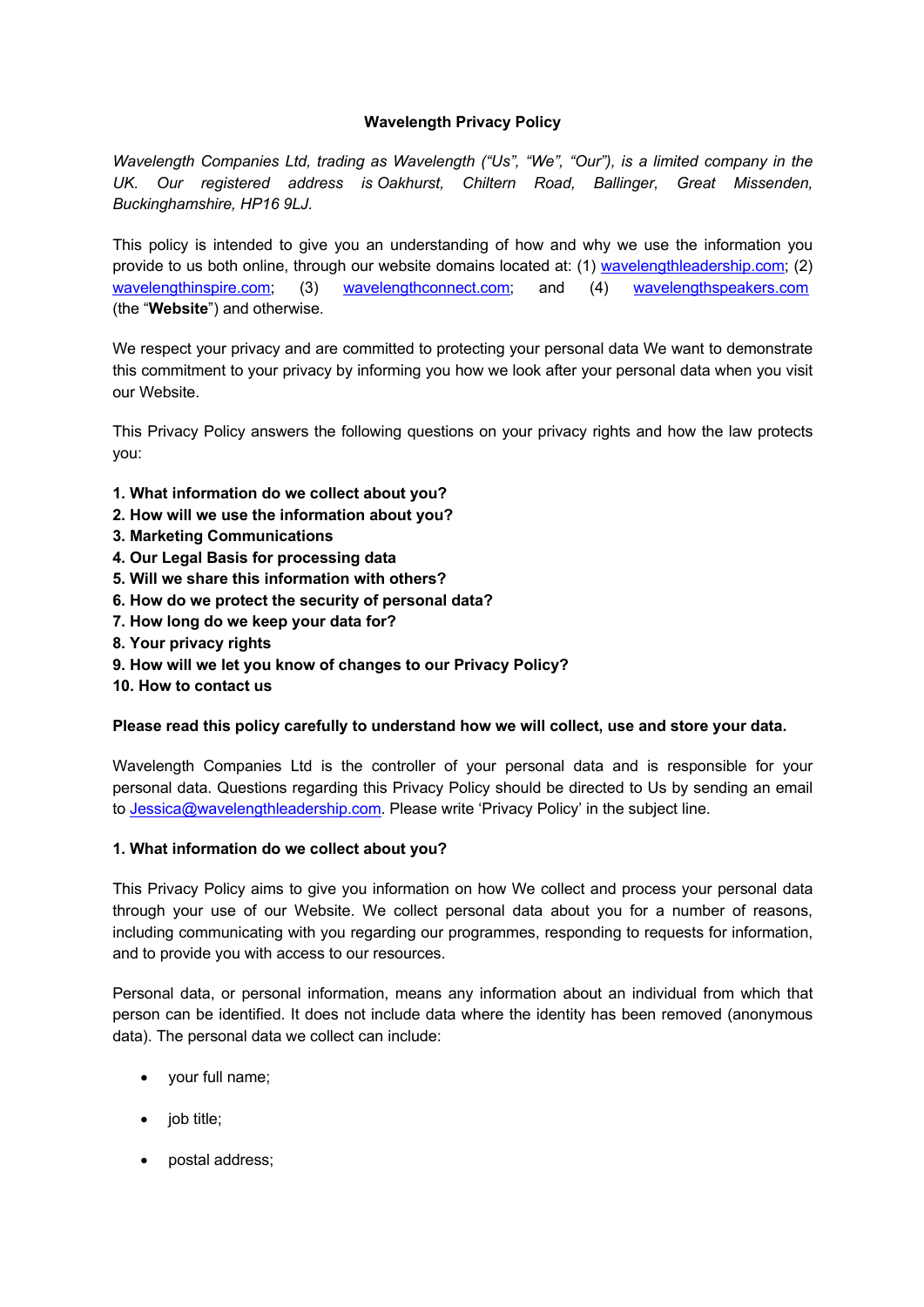- email address:
- your profile photo, profile name and personal meeting ID;
- audio and/or visual recordings of Wavelength online events and programmes;
- content you add to your profile for an Wavelength online event or programme;
- preferred and emergency telephone numbers;
- dietary and health requirements $[1]$ ;
- passport details;
- travel insurance details:
- records of your correspondence with us;
- information you may enter via email, text, the Website, Dropbox and GoogleDocs; and
- other information you share with us.

We also collect information about the use of our website using cookies (see the Cookies Notice for more information).

There is also information about your computer hardware and software that is automatically collected by us. This technical information can include: your IP address (the unique identifying number of a computer), the browser you use, for example Internet Explorer, Firefox etc., domain names, access times and referring Website addresses. We use this information for the operation of the service, to maintain and improve the quality of the service, and to provide general statistics regarding use of the Website.

We (or our contractors and agents) may also photograph, video, or film ("**image(s)**") you at our events (both our in-person and online events) and these images may identify you and therefore constitute personal data. We (or our contractors and agents) may use the images in any form of media, including the internet. We do this for marketing purposes including event promotion and product development and for the purpose of making our online events available to our members to watch on demand (where our members have paid for this service). In attending our events, you waive any and all right to notification, compensation, inspection or approval in relation to the image(s).

Please note that our Website may include links to third-party websites, plug-ins and applications. Clicking on those links or enabling those connections may allow third parties to collect or share data about you. We do not control these third-party websites and are not responsible for their privacy statements. When you leave our Website, we encourage you to read the Privacy Policy of every website you visit.

### **2. How will we use the information about you?**

We will process your data for the following reasons:

1. To deliver services, materials and other information you have requested from us;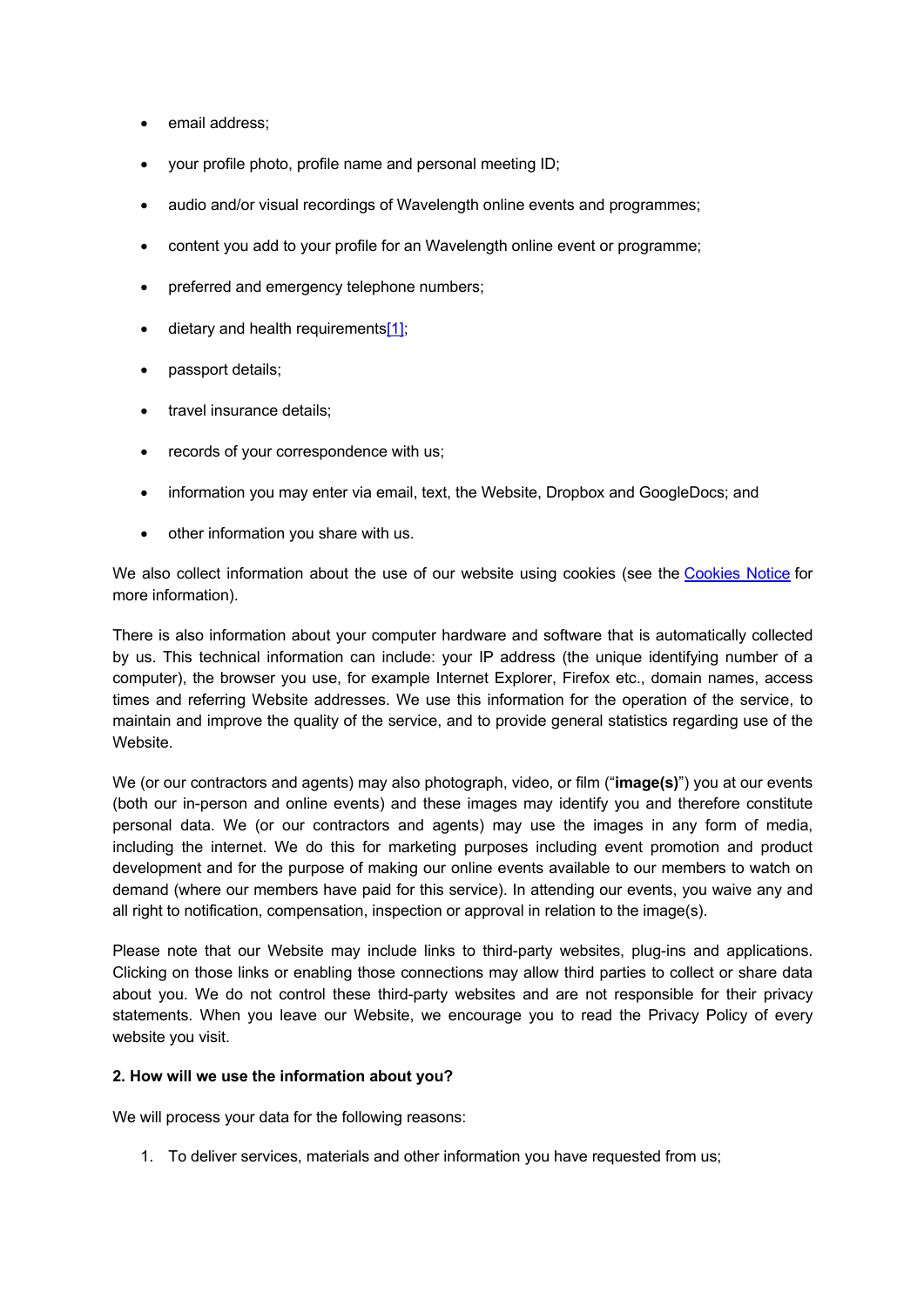- 2. To provide you with information regarding our programmes, including Wavelength Connect, Wavelength USA, Wavelength Bespoke, Wavelength Inspire, Wavelength's Global Tours, Wavelength's eSpeakers Hub and any other Wavelength programmes;
- 3. To send you updates about our work and research, along with information on future programmes etc.
- 4. To allow access to our resources and online learning platforms;
- 5. For our own internal administrative purposes and to keep a record of your relationship with us;
- 6. To manage your communication preferences;
- 7. To conduct surveys, research and gather feedback on our programmes<sup>[2]</sup>;
- 8. To produce reports and studies based upon our activities[3] (only anonymised data to be included in the publication unless consent is given);
- 9. To comply with applicable laws and regulations, and requests from statutory agencies; and
- 10. Where it is otherwise necessary for our legitimate interests, (or those interests of a third party) and your interests and fundamental rights do not override those interests.

### **3. Marketing Communications**

We would love to keep you up to date with our services and resources. We will only do so where you have agreed to receive this information. We send the following types of marketing material:

- Updates about our programmes and events including newsletters and other publications;
- Invitations to participate programmes and events; and
- Information about additional tools and resources which we think you might find interesting.

You can opt-out or update your communication preferences at any time by contacting us by sending an email to *Jessica@wavelengthleadership.com*. Please write 'Opt Out' in the subject line when contacting us in this way. Any electronic communications we send to you will have a link to unsubscribe from future electronic communications, so you can easily manage your own consent.

If you tell us you do not wish to receive marketing communications, you may still receive administrative communications.

### **4. Our Legal Basis for processing data**

Organisations that collect and use personal data must have a lawful basis for doing so under data protection law and we are required to let you know the lawful basis on which we rely to process your personal data. We rely upon the following lawful bases:

• Obtaining your consent to use your data for a particular purpose (for example to send you direct marketing by email or to collect sensitive personal data);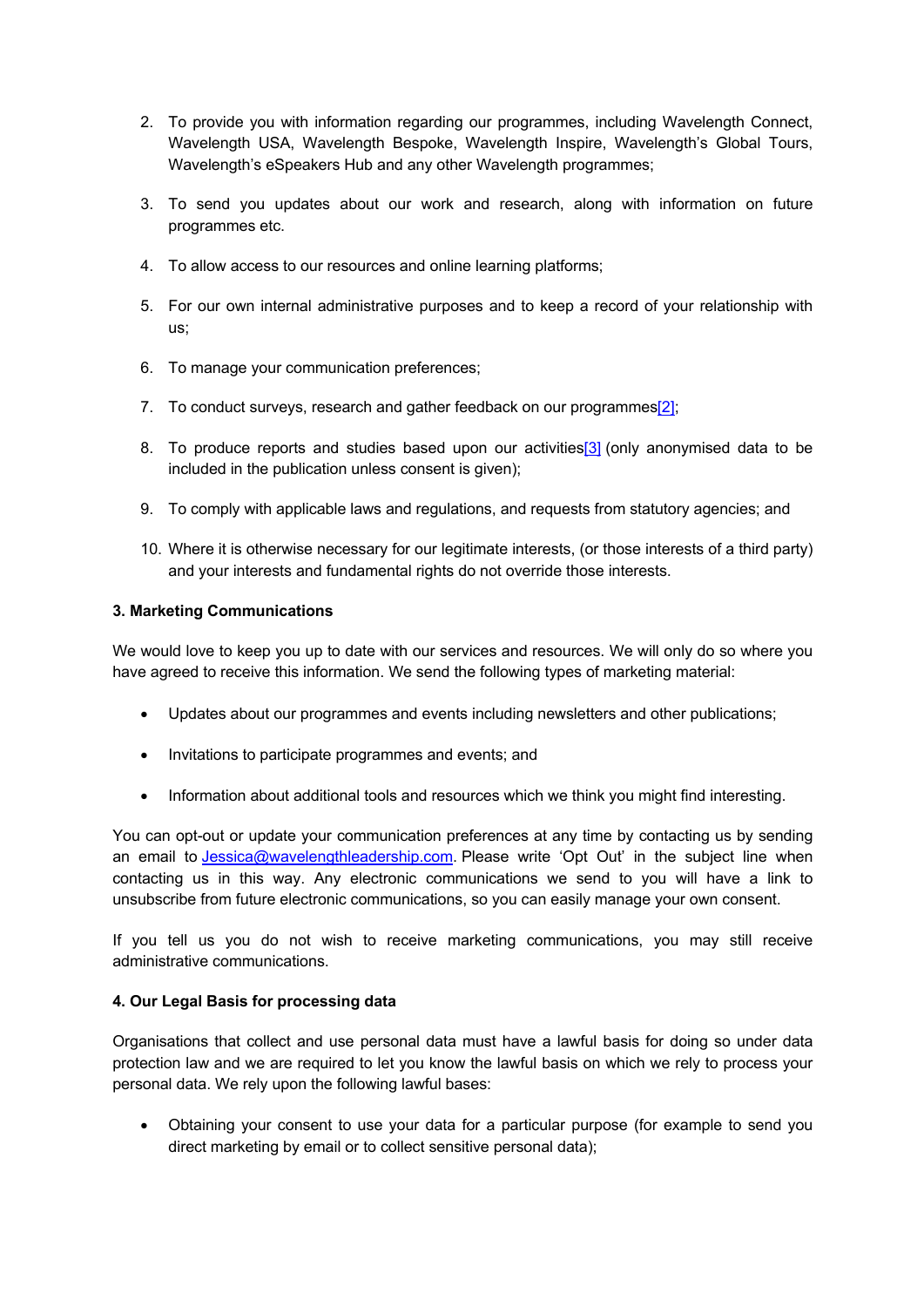- Where the use of the data is in our "legitimate interests" (see below for more information);
- Where we need to process your data in order to perform our obligations under a contract that we have entered into with you (for example to provide you with access to resources); and
- To process data where we are under a legal obligation to do so.

Personal data may be legally collected and used if it is necessary for a legitimate interest of the organisation using the data, as long as its use is fair and does not adversely impact the rights of the individual concerned. When we use your personal information, we will always consider if it is fair and balanced to do so and if it is within your reasonable expectations. We will balance your rights and our legitimate interests to ensure that we use your personal information in ways that are not unduly intrusive or unfair. Our legitimate interests include:

- *General administration and operational management*, including registering you as a new delegate or client, invoicing and processing of payment, debt collection;
- *Relationship management*, including notifying you of changes to our terms of trading, asking you to leave a review or take a survey;
- *Website and business administration*, including troubleshooting, data analysis, testing, system maintenance, support, and hosting of data;
- *Data analytics* to develop our business and to inform our marketing strategy;
- *Making suggestions and recommendations* about products/services that may be of interest to you.

If you would like more information on our uses of legitimate interests or to change our use of your personal data in this manner, please get in touch with us by sending an email to Jessica@wavelengthleadership.com.

We will only use your personal data for the purposes for which we collected it, unless we reasonably consider that we need to use it for another reason and that reason is compatible with the original purpose. If you wish to get an explanation as to how the processing for the new purpose is compatible with the original purpose, please contact us.

### **5. Will we share this information with others?**

We do not share, sell or rent your information to third parties for marketing purposes.

When using the Website to communicate with Wavelength members, certain information may be shared with them. This information may include profile information (for example your profile name and photo, your name and email address) and any information you choose to share when communicating with Wavelength members.

We will not otherwise disclose your personal information unless required to do so by a regulatory agency or law.

We may allow our employees, associates and/or external providers (data processors) acting on our behalf to access and use your information for the purposes for which you have provided to us (e.g. to analyse data and to process payments). We only provide them with the information they need to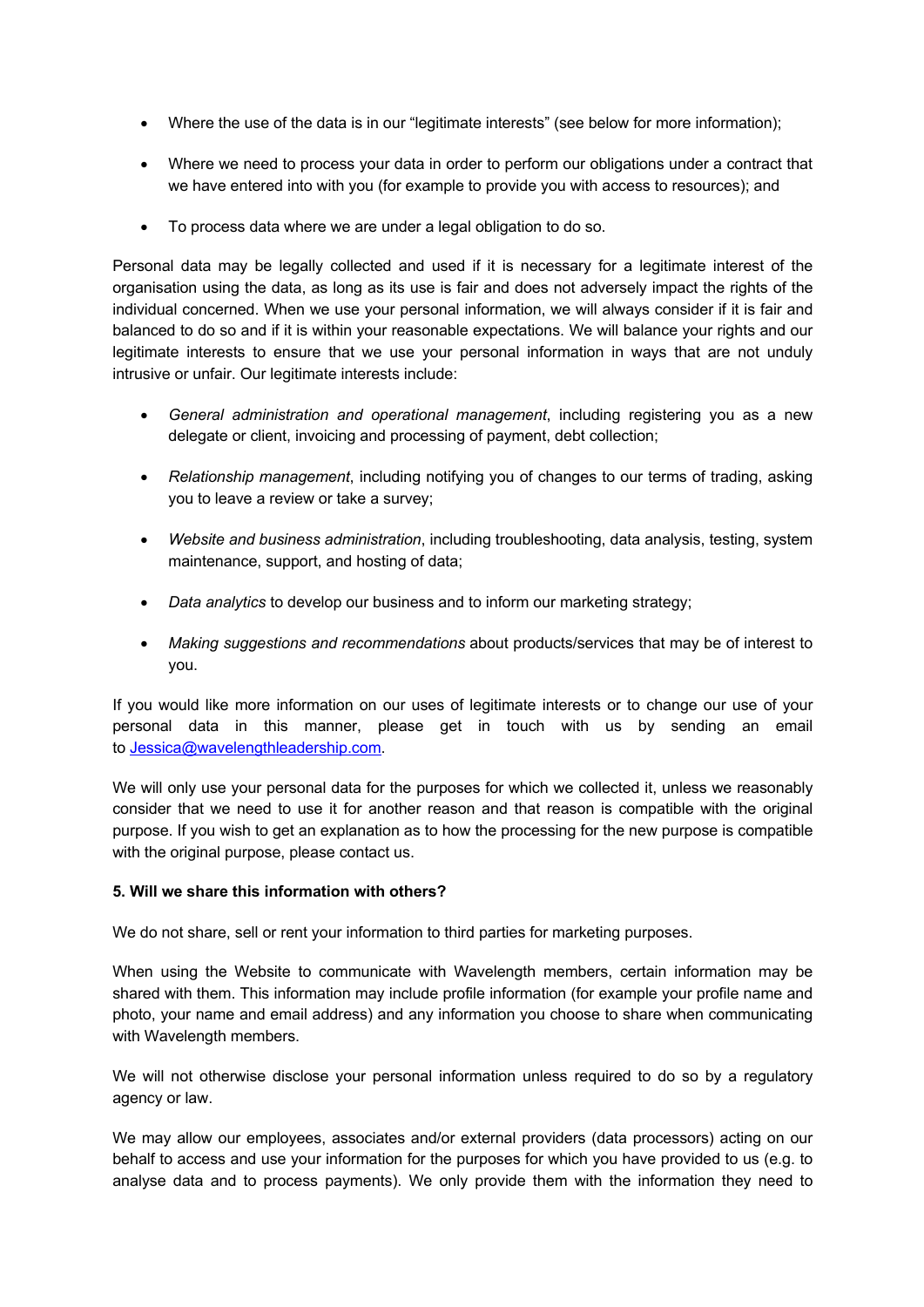deliver the relevant service, and ensure that we take steps to ensure that they process personal data in a secure manner.

#### **6. How do we protect the security of personal data?**

We have put in place appropriate security measures to prevent your personal information from being accidentally lost, used or accessed in an unauthorised way, altered or disclosed.

While we will use all reasonable efforts to safeguard your personal data, you acknowledge that the use of the internet is not entirely secure and for this reason we cannot guarantee the security or integrity of any personal data transferred via the internet. If you have any particular concerns about your information, please contact us.

We have put in place procedures to deal with any suspected data security breach and will notify you and any applicable regulator of a suspected breach where we are legally required to do so.

The information we collect from you may be transferred to and processed and/or stored at certain countries and territories outside the UK, namely: Israel, the EU, the USA and India.

If we send your personal data outside the UK, we will ensure a similar level of protection afforded to it, by ensuring that We will only transfer your personal data to countries that have been deemed to provide an adequate level of protection for personal data.

Please contact us if you want further information on the specific mechanism used by us when transferring your personal data out of the UK.

#### **7. How long do we keep your data for?**

We will only retain your personal information for as long as necessary to fulfil the purposes we collect it for, including for the purposes of satisfying any legal, accounting, or reporting requirements. To determine the appropriate retention period for personal data, we consider the amount, nature, and sensitivity of the personal data, the potential risk of harm from unauthorised use or disclosure of your personal data, the purposes for which we process your personal data and whether we can achieve those purposes through other means, and the applicable legal requirements.

With regard to data collected as part of a programme or other event (e.g. dietary requirements and emergency contact details), our usual policy is that within six weeks of the end of the programme, such data is cleansed from computers, laptops, iPhones, iPads, YAP (our CRM system), Dropbox, GoogleDocs, and anywhere else it is stored. Any data that is recorded in hard copy is also securely disposed of.

Once you no longer have a relationship with us, we will retain and securely destroy your personal information in accordance with applicable laws and regulations.

In some circumstances we may anonymise your personal information so that it can no longer be associated with you, in which case we may use such information without further notice to you.

If you request to receive no further contact from us, we will keep some basic information about you on our suppression list in order to avoid sending you unwanted materials in the future.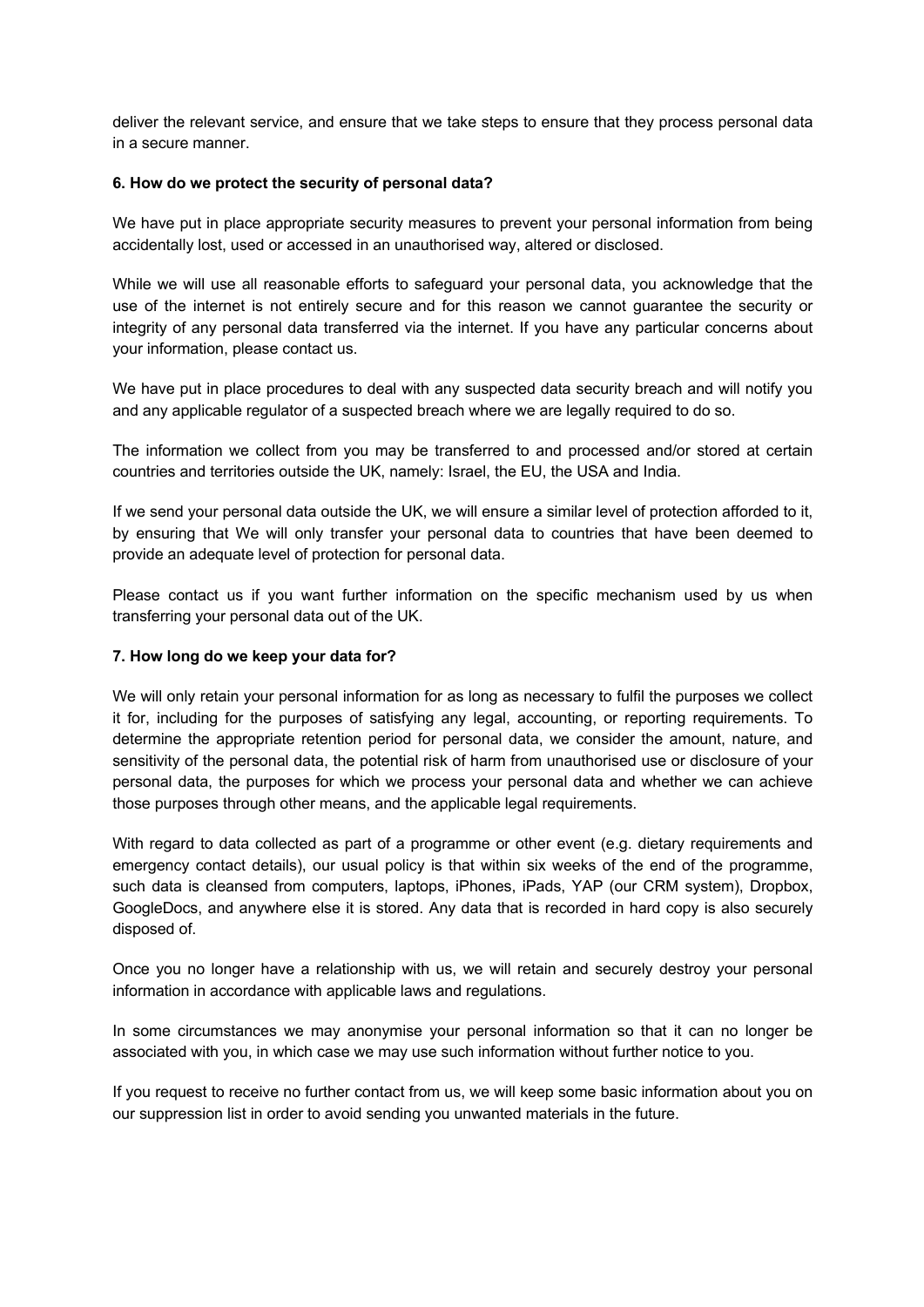## **8. Your privacy rights**

You have a number of rights under data protection legislation. These include:

## • **Right of access**

You have the right know what information we hold about you and to ask, in writing, to see your records. We will provide you with details of the records we hold as soon as possible and at latest within one month, unless the request is complex. We may require proof of identity before we are able to release the data. Please contact us by sending an email to Jessica@wavelengthleadership.com if you would like to exercise this right.

## • **Right to be informed**

You have the right to be informed how your personal data will be used. This Privacy Policy as well as any additional information or notice that is provided to you either at the time you provided your details, or otherwise, is intended to provide you with this information.

## • **Right to withdraw consent**

Where we process your data on the basis of your consent (for example, to send you marketing texts or e-mails) you can withdraw that consent at any time. To do this, or to discuss this right further with us, please contact us by sending an email to Jessica@wavelengthleadership.com.

## • **Right to object**

You also have a right to object to us processing data where we are relying on it being within our legitimate interests to do so (for example, to send you direct marketing by post). To do this, or to discuss this right further with us, please contact us by sending an email to Jessica@wavelengthleadership.com.

### • **Right to restrict processing**

In certain situations you have the right to ask for processing of your personal data to be restricted because there is some disagreement about its accuracy or legitimate usage.

### • **Right of erasure**

In some cases, you have the right to be forgotten (i.e. to have your personal data deleted from our database). Where you have requested that we do not send you marketing materials we will need to keep some limited information in order to ensure that you are not contacted in the future.

# • **Right of rectification**

If you believe our records are inaccurate you have the right to ask for those records concerning you to be updated. To update your records please get in touch with us by sending an email to Jessica@wavelengthleadership.com.

# • **Right to data portability**

Where we are processing your personal data because you have given us your consent to do so, you have the right to request that the data is transferred from one service provider to another.